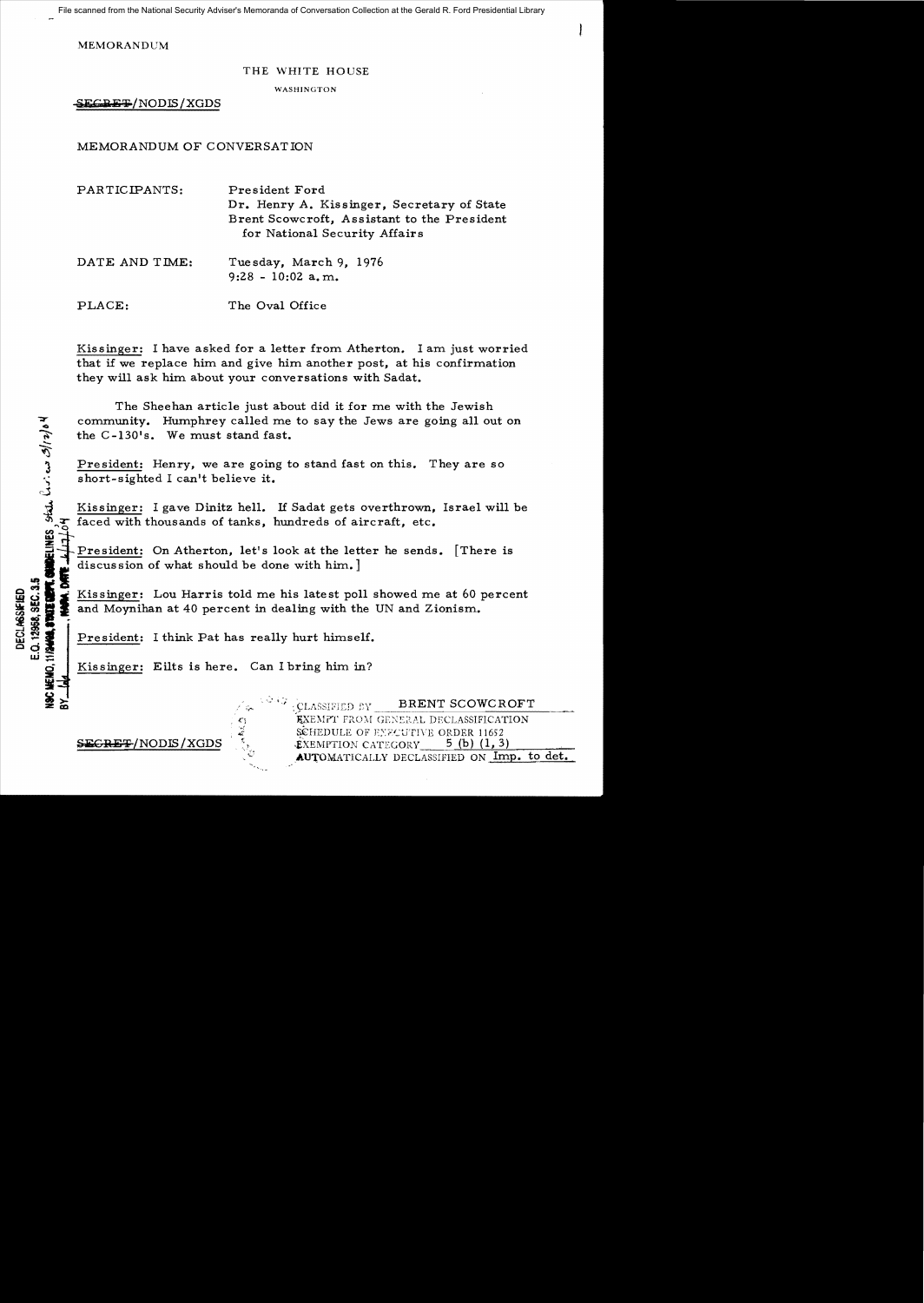President: What shall I tell him?

Kissinger: I would propose a large movement in return for nonbelligerency. Tell Sadat that if that doesn't work, we are prepared to try for a conference but it will be hard this year.

On the Sadat speech, I think it is a good idea but we shouldn't urge. [There is a break while Eilts comes in].

Kissinger: Given what you said at Rambouillet, slipping a tariff on right now would produce a very, very bad reaction. If you could go for OMA without a club at the end.

President: Let me read it and then we can talk.

Kissinger: I would like to talk another time about State personnel. If you are uneasy about Rogers, we should maybe do something else.

President: Let's talk about it. I like Rogers personally.

*.j*  : <sup>~</sup>

SECRET/NODIS/XGDS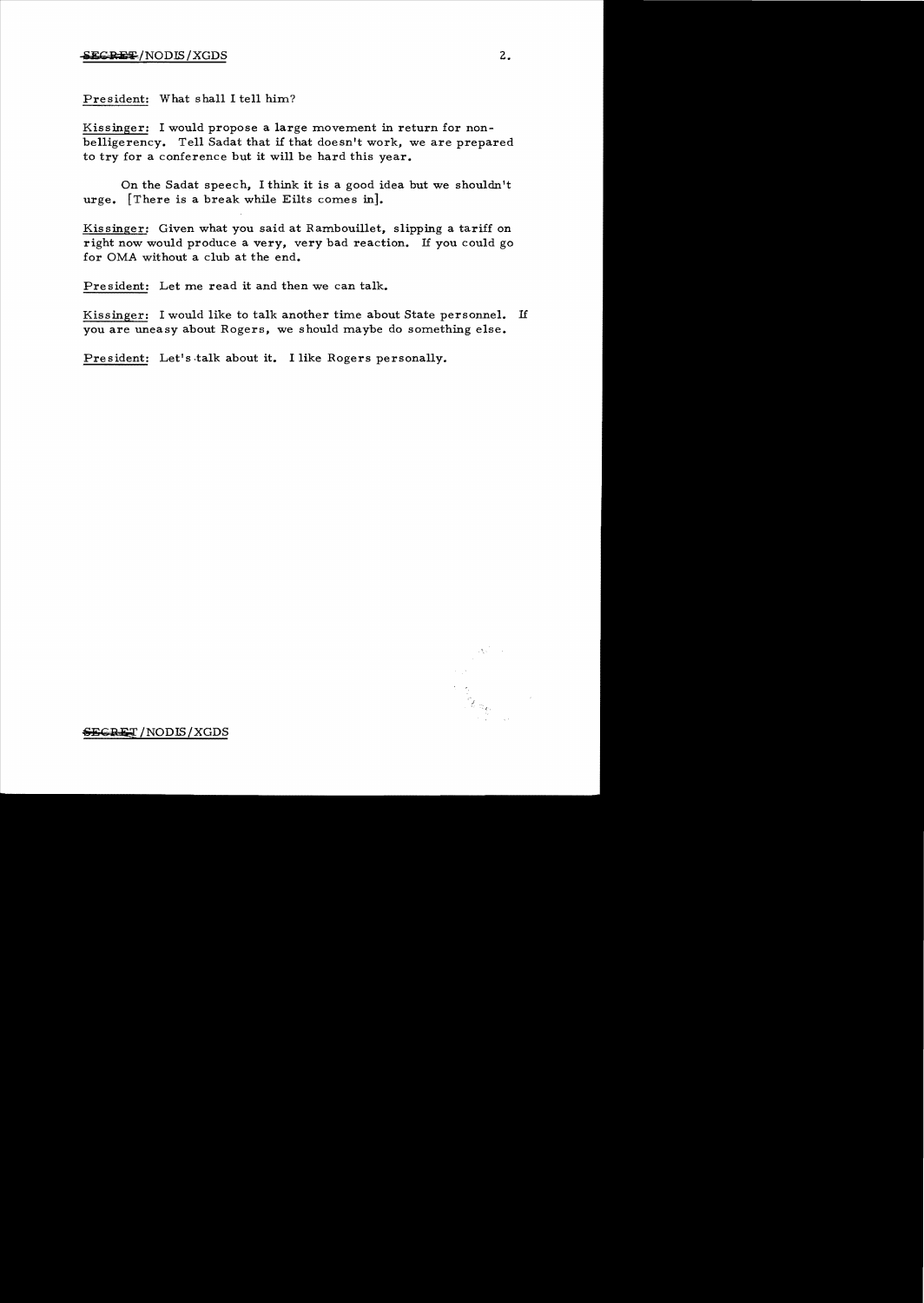$\frac{1}{4}$  ( ) War ) L

 $\bigvee$ 

K Ihave asked fra letter for attactor. I prest avanced sig use replace him + quier bin contin pat, at his confunction they may ask bien obtaint your commodities us/ Scotat. B \$ The Shuhan outside pert about del it for me w/ a Jermich committy, Hermychey called any eferme and an quinq allot on a C-1302, Wil most stand post. P Henry, un anné going to stand feut an this They 5. It gave Dunty hill of Salat jet overtheron, I will be faced us there and of territor 100-0f oute etc. P On artunton, let's lote at letter be sends (Description forbot should be done w/him) K how forming told me his latest poil general hus at 60% + thoughton at 40% in deching w/UNEZenia P Strik fat has really hart himself. R Eits to hue, Inn d'Ing min in? P cesterat should 2 test 1-K I would propose the large movement for war-betting. of that ensuit with, with an plequal of the for a crosp. but it will be hard this year. Our Sadat speech, I think it is good in my we shallen't unge (Burde sort a E'its come in) I Comm what you ford at Randomellet, dagging a tempor right want would produce a very un vid reation. It gow could go for UMA Won't clahat ind.<br>P Let me real at + then no commitable. E I mund where wal amount this about State declass#hed E.O. 12058, SEC. 3.5 NSC MINIO, 11/2010, STATE DEPT. QUIDELINES Statuler : cut 3/12/04 BY  $\mu$   $\mu$